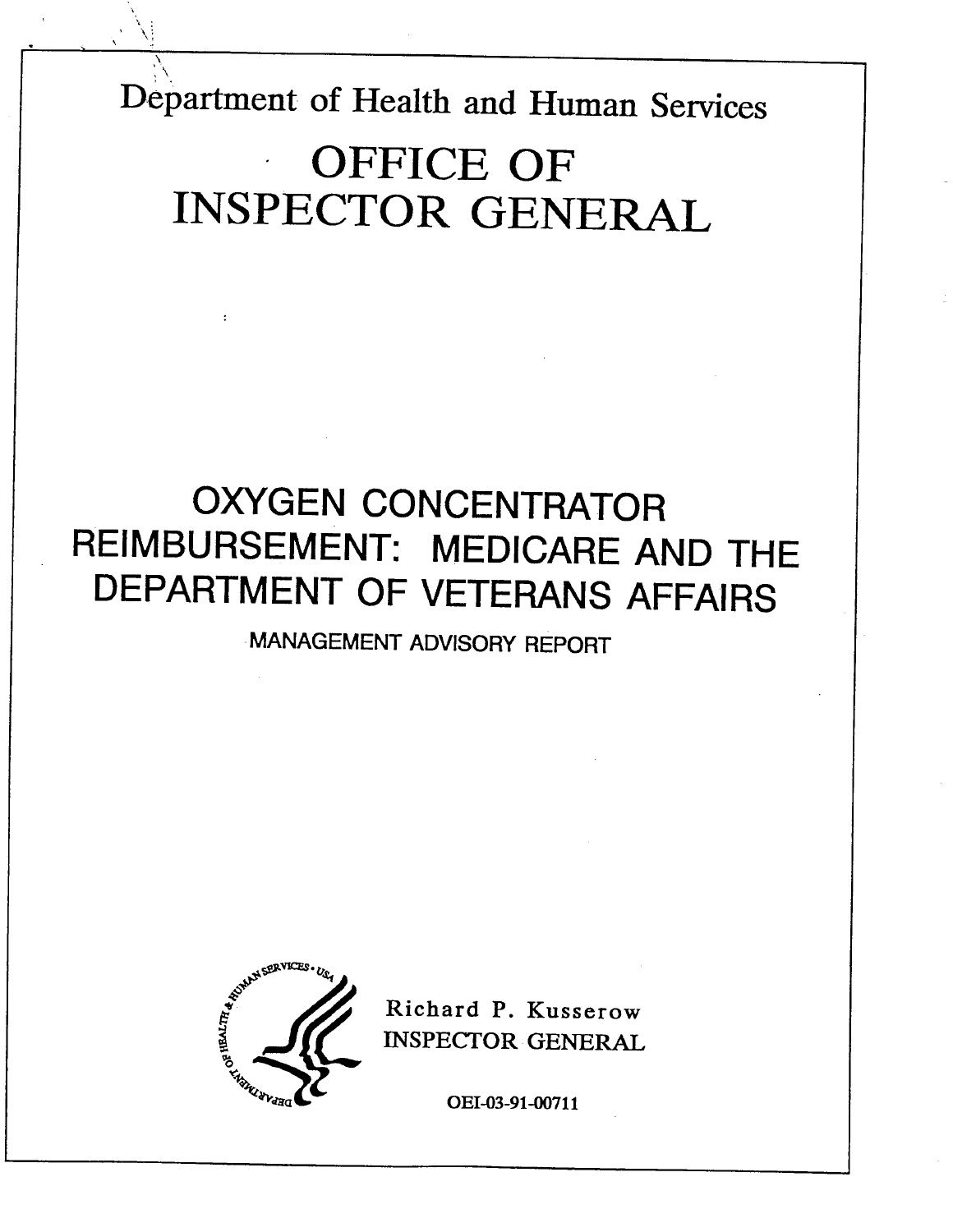## PURPOSE

To compare amounts allowed by Medicare for home oxygen concentrators to the amounts paid by the Department of Veterans Affairs (VA).

## **BACKGROUND**

The Medicare program reimburses medically necessary home oxygen under the authority of Section 1861(s)(6) of the Social Security Act. There are three types of home stationary oxygen systems: liquid, gaseous, and concentrators.

- Liquid oxygen systems provide the highest purity of oxygen. They are prescribed for patients requiring a large amount of oxygen, generally more than four liters per minute (LPM).
- Gaseous tank systems are supplied to patients who require only two LPM rather than a continuous flow.
- Concentrators are stationary machines which operate electronically to generate for patients requiring continuous oxygen with a flow rate of up to four LPM and who are house-bound or have minimal portability needs.

The Omnibus Budget Reconcilation Act of 1987 (OBRA) established reimbursement amounts for two broad categories of oxygen systems -- stationary and portable. By establishing only two payment rates, OBRA bundled the varieties of oxygen delivery systems, contents, and accessories into a modality neutra

Reimbursement for home oxygen services represents about one-half of total Medicare expenditures for durable medical equipment (DME). In 1989, Medicare allowed \$620 million for stationary oxygen equipment and contents.

The HCFA's FY 92 budget includes a proposal to reduce Medicare payments for oxygen.

## Previous Office of Inspector General (OIG) Work

In 1987, the OIG conducted a study comparing Medicare reimbursement for home oxygen and oxygen equipment with amounts paid by non-Medicare payers. We found non-Medicare payers had developed cost-effective reimbursement methods for home oxygen which resulted in monthly payments as low as one-quarter the amount paid by Medicare.

 $\mathbf{1}$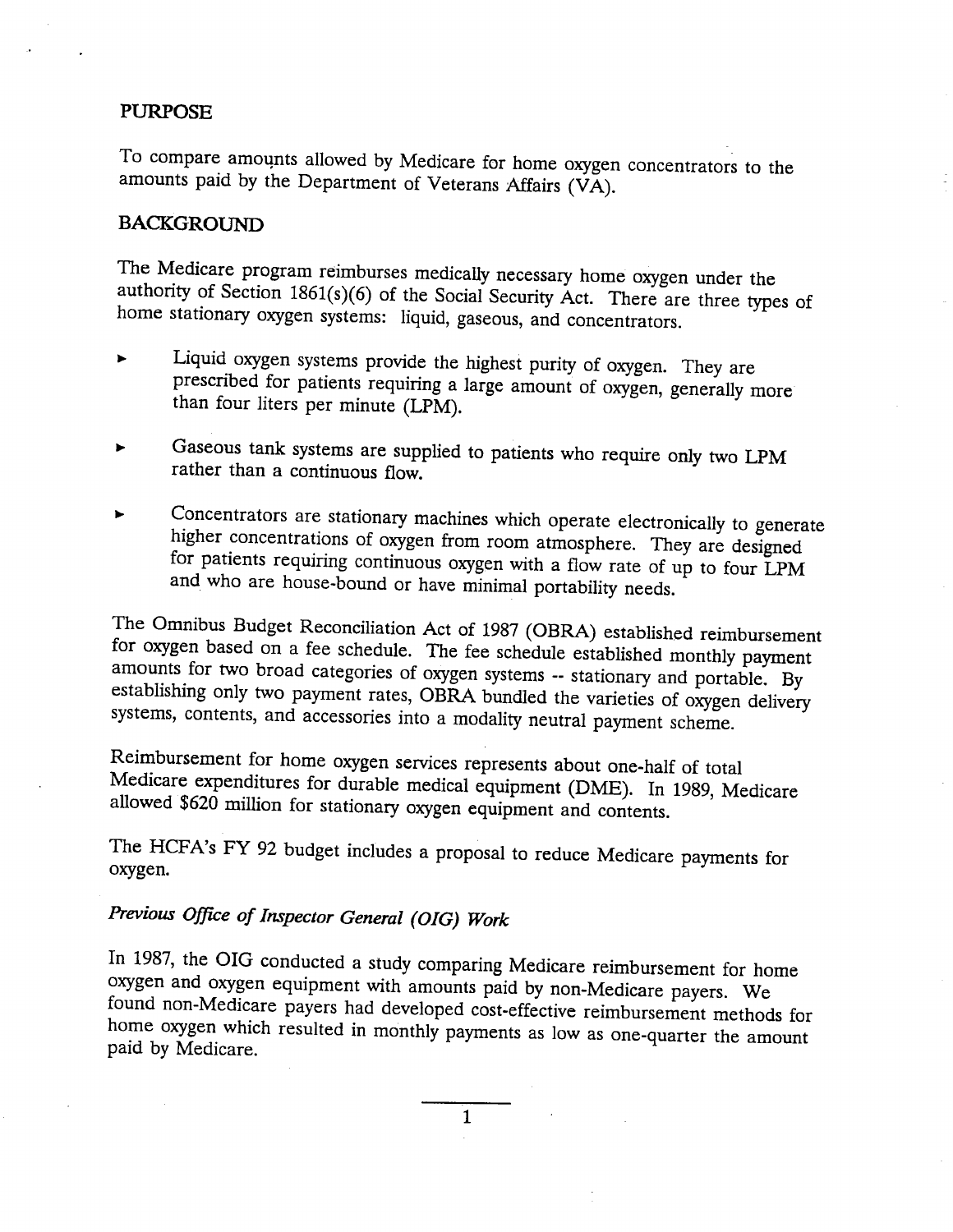One of the non-Medieare payers mentioned in the report was the VA. We contacted 122 VA hospitals and found all paid: less than Medicare for each home oxygen system. The greatest difference was for oxygen concentrators.

The VA hospitals have independent authority to decide whether competitive bid procedures, open market methods, or other alternative services provided by the individual hospital would be the most cost-effective. About 73 percent of the 122 hospitals contacted provided home oxygen systems through the competitive bid process. There are currently 172 VA hospitals.

We are now identifying trends in home oxygen use. Preliminary results indicate that oxygen concentrators were the most frequently used stationary system in 1989. We estimate concentrators represented approximately 80 percent of the Medicare reimbursement for oxygen and 78 percent of oxygen services.

## METHODOLOGY

We selected a random sample of 35 of the VA hospitals that had been contacted in the 1987 review. We obtained copies of the contract Award Sheet from the VA hospitals where contracts were competitively bid. (The contract a amount reimbursed by the VA for each type of system.) Nine hospitals were not included in our results since they owned their own oxygen equipment and contracted only for service on their equipment.

We also discussed oxygen procurement with VA hospital personnel. Discussions focused on how the oxygen services were provided, contracting policies, types of oxygen systems provided, and reimbursement costs for each system.

We obtained the HCFA 1991 DME fee schedule for oxygen and oxygen equipment.<br>The fee schedule provides the Medicare allowed amounts for oxygen by carrier by each State. We compared the Medicare allowed amount to the VA paid amount in the State where the hospital was located. Generally, Medicare's outlay is 80% of the allowed amount.

Our review focused on oxygen concentrators since they represent a significant amount of Medicare services and reimbursement for oxygen.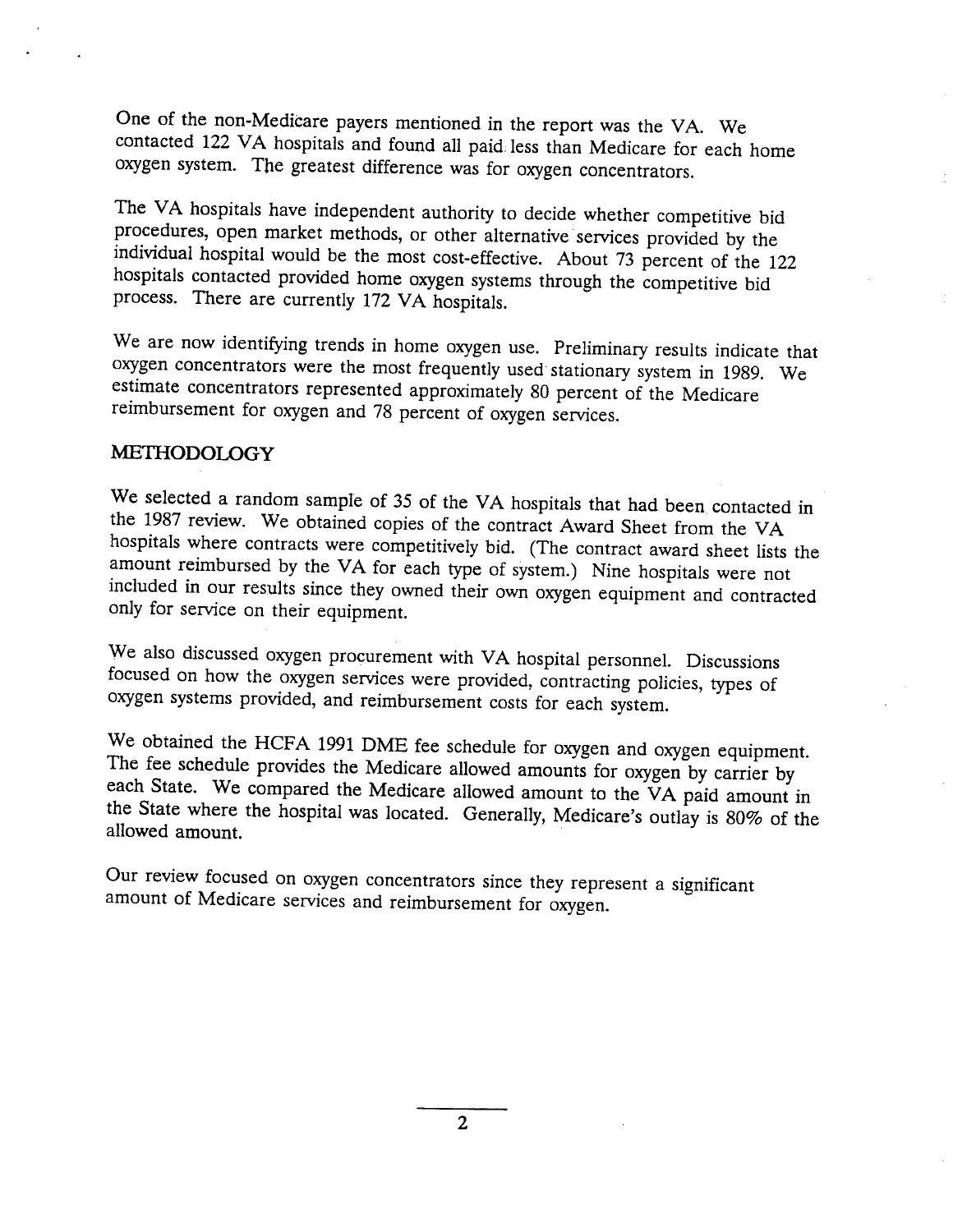#### **FINDING**

## Medicare allowed amounts were more than twice the amount the VA pays for oxygen concentrators.

Based on our 1991 sample, Medicare on the average, allowed 174 percent more than the VA reimburses for oxygen concentrators. Specifically, the VA average monthly reimbursement for an oxygen concentrator is \$100.73 while Medicare's average monthly allowance is \$276.36.

As the following chart shows, the VA reported a range of reimbursement rates for oxygen concentrators from a low of \$40.00 to a high of \$175.00 per month. Medicare's allowed amounts for oxygen concentrators range from \$232.75 to \$340.10.



\* Refers to State where VA hospital is located. States with more than one VA hospital appear more than once.

 $\mathbf{3}$